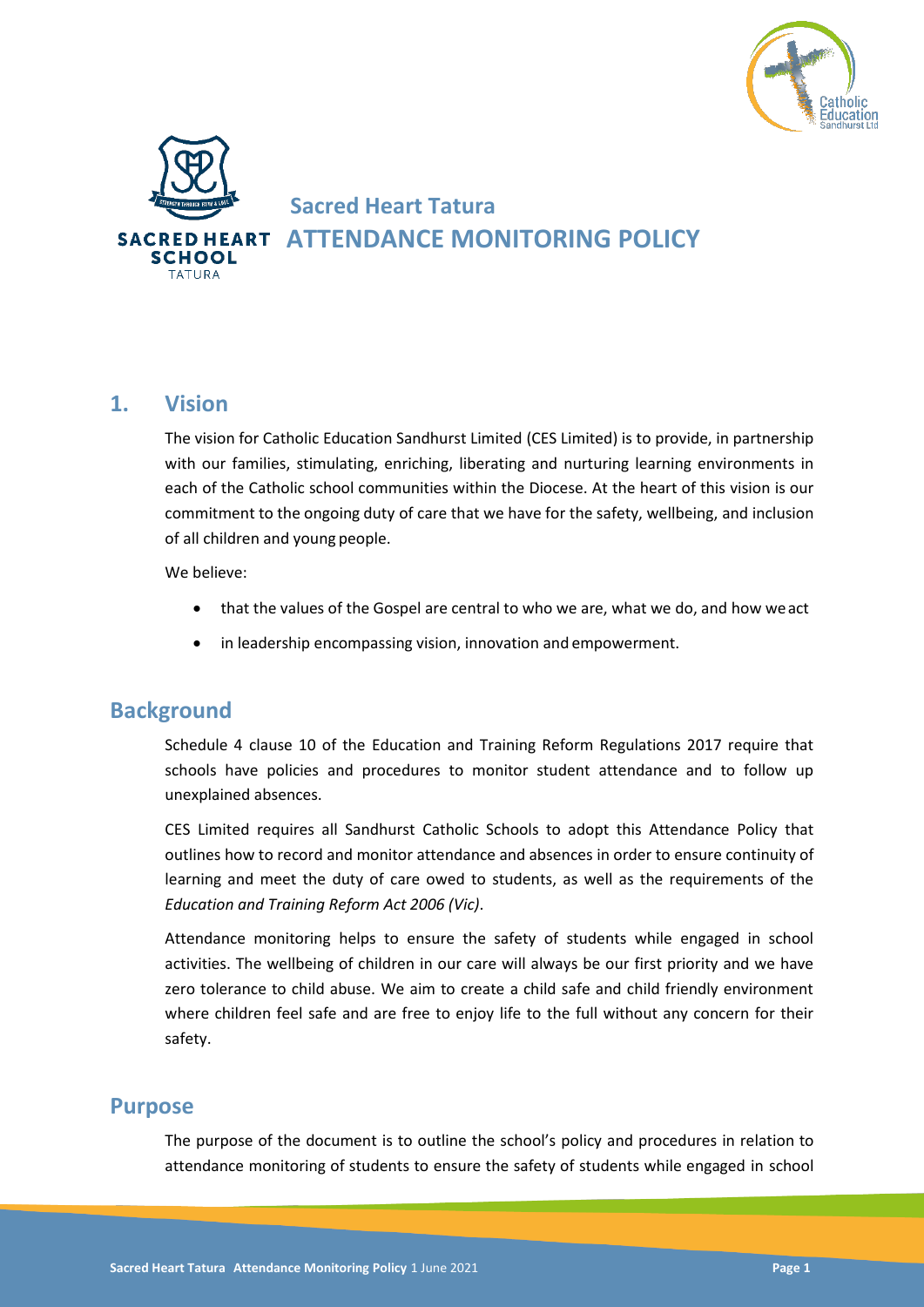activities.

# **Scope/Application**

This school is a Sandhurst Catholic School which operates with the consent of the Bishop of Sandhurst and is owned and operated by CES Limited. This Policy forms part of the Duty of Care Framework which is available at www.shtatura.catholic.edu.au. This policy applies to students, parents, guardians and/or carers, staff and Principal of this school. This Policy must be read in conjunction with CES Limited's Student Behaviour Policy which contains strategies for improving attendance.

#### **Policy Statement**

- **5.1** In accordance with the *Education and Training Reform Act 2006 (Vic)*, schooling is compulsory for children and young people aged from 6 to 17 years unless an exemption has been granted.
- **5.2** Parents, guardians and/or carers must enrol a child of compulsory school age at a registered school and ensure the child attends school at all times when the school is open for instruction.
- **5.3** Students are expected to attend the school during normal school hours every day of each term, unless:
	- there is an approved exemption from school attendance or attendance and enrolment for the student, or
	- the student is registered for home schooling and has only a partial enrolment in a school for particular activities.

The principal may authorise an exemption and provide written approval for student attendance and enrolment to be exempt or reduce to less than full time in accordance with [DET Guidelines.](https://www2.education.vic.gov.au/pal/exemption-school-attendance-and-enrolment/guidance)

- **5.4** Regular school attendance is vital for all children and young people to succeed in education and missing school days can have a big impact on a child's future. We are committed to working with the school community, parent, guardians and/or carers to encourage and support full school attendance. Parents, guardians and or carers experiencing attendance issues with a child, must notify the classroom teacher so that we can work together to get your child to school every day.
- **5.5** Protecting the safety and wellbeing of children through the reporting and monitoring of absenteeism is the responsibility of both parents, guardian and/or carer and the school. Notifying the school of your child's absence either prior to, or on the day that they will be away, helps ensure the safety and wellbeing of children and will fulfil your legal responsibility.
- **5.6** All Victorian schools are required to contact parents, guardians and/or carers as soon as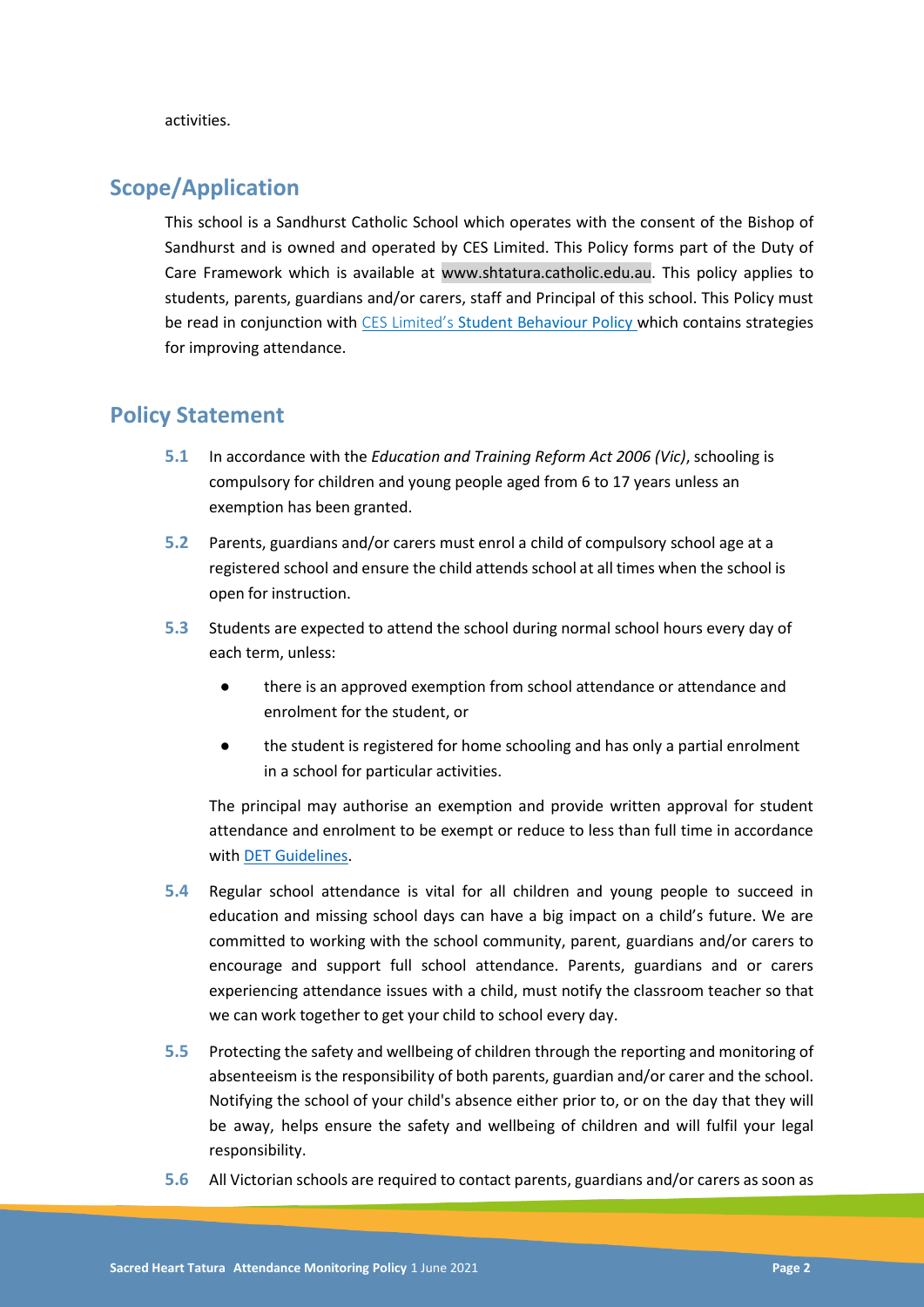practicable on the same day of an unexplained student absence. If your child is absent on a particular day and you have not contacted the school to explain why, the absence will be marked as unexplained.

- **5.7** The school will identify individual students or cohorts who are vulnerable and whose attendance is at risk and/or declining and will work with these students and their parent/guardians to improve their attendance through a range of interventions and supports.
- **5.8** Parent, guardians and/or carers must promptly notify the school of student absences and provide a reason for absence on each occasion. The school will determine if the explanation provided is a reasonable excuse for the purposes of the parent meeting their responsibilities under the *Education and Training Reform Act 2006 (Vic).*
- **5.9** The school must check and record the daily attendance of all students. Teaching staff are required to monitor and record attendance of all students **[if Primary school]** twice per day OR **[if Secondary school]** in every class including school excursions and identify and report absences from school or class.
- **5.10** The school must follow up unexplained absences on the day of a student's absence and keep a record of the reason for absence.
- **5.11** The school must maintain current contact details for parent, guardians and/or carers and notify parent, guardians and/or carers of unsatisfactory attendance and accurately record attendance on student files.

# **Procedures**

- **6.1** This School's classroom teachers are required to monitor and record attendance of all students at least twice a day and including during school excursions and report absences from school or class.
- **6.2** At this school, attendance will be recorded by the classroom teacher during first session of the day 9am and after lunch 2.20pm using SiMON. The record of attendance including absences must be sent to the school's Administration Officer.
- **6.3** If a student is absent on a particular day and the school has not been previously notified by a parent, guardian and/or carer, or the absence is otherwise unexplained, the School Administration Officer will notify parents by SMS or phone. The School Administration Officer will attempt to contact

Parent, guardian and/or carer as soon as practicable on the same day of the unexplained absence, allowing time for the parent, guardian and/or carer to respond. If contact cannot be made with the parent, guardian and/or carer (due to incorrect contact details), the school will attempt to make contact with any emergency contact/s nominated on the student's file held by the school, where possible, on the day of the unexplained absence. The school will keep a record of the reason given for each absence.

**6.4** If the school considers that the parent has provided a reasonable excuse for their child's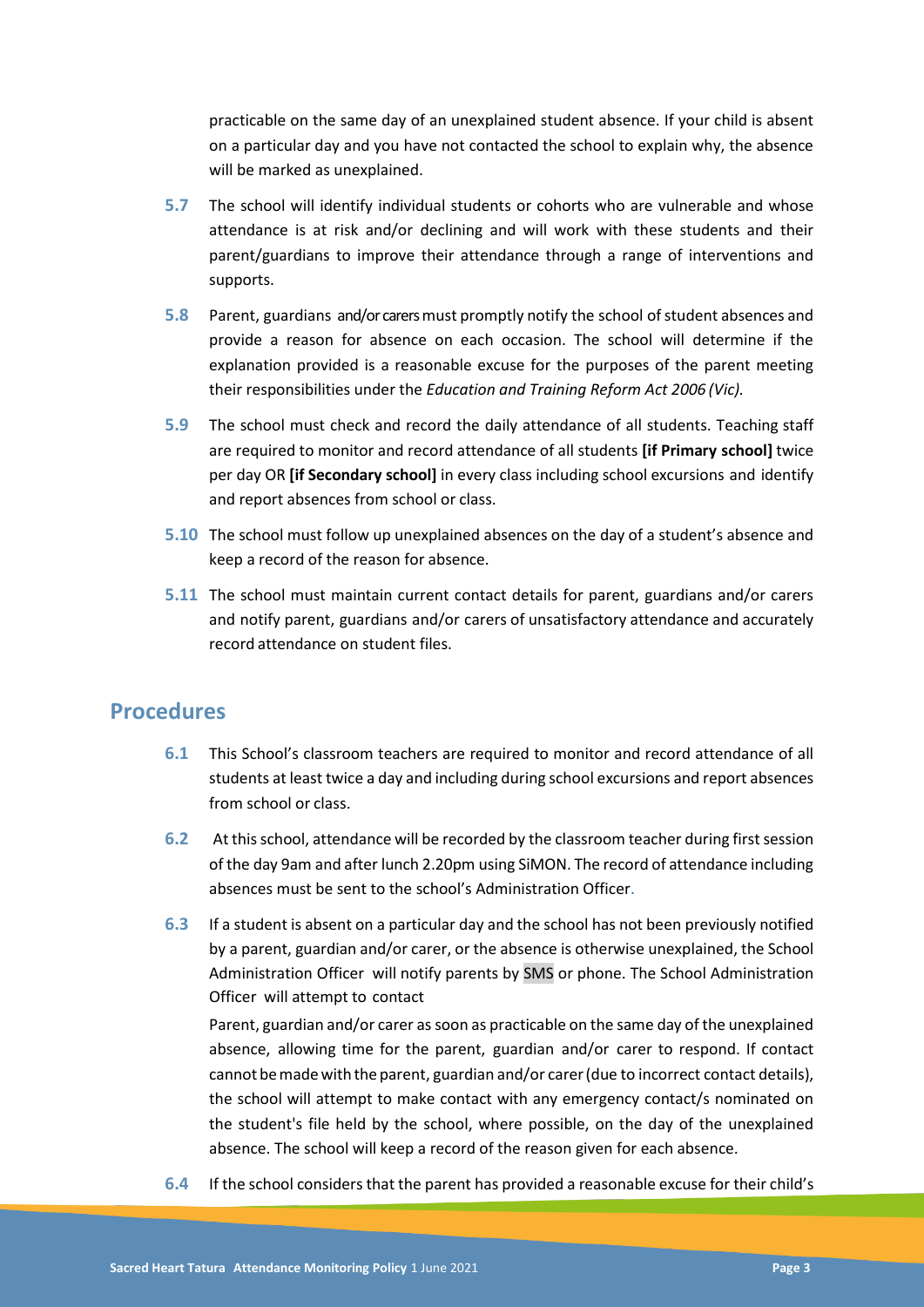absence, the absence will be marked as 'approved absence'. If the school determines that no reasonable excuse has been provided, the absence will be marked as 'unexplained absence' or 'parent choice unauthorised'. Parent, guardian and/or carer will be notified if an absence has not been approved.

- **6.5** For absences where there is no exemption in place, a parent,guardian and/or carer must provide an explanation on each occasion to the school. Parent, guardian and/or carere should notify the school of absences by:
	- Informing the classroom teacher or school Principal in writing of a planned absence
	- Contacting reception if it is an unplanned absence by
		- phoning the school on 5824 1841 and leaving a message
		- entering the absence on our Parent Portal PAM
	- Late arrivals or early departures must be entered via the SiMON School Kiosk at the administration office. If a parent, guardian and/or carer is unable to do so, a note must be provided
	- If an absence is regularly approved by parent, guardian and/or carer as 'illness/medical' a medical certificate may be required.
	- If a student will be having an extended absence i.e. family holiday, a letter will be required from parent, guardian and/or carer .

# **Roles and Responsibilities**

#### **7.1 Role of the School Principal**

a) Implement and review the school's attendance policy as part of their Student Engagement Policy

b) Document whole-school plan to promote full attendance in accordance with CES Limited's Student Behaviour Framework

- c) Maintain an up to date attendance register
- d) Maintain current contact details for parents ,guardians and/or carers
- e) Maintain accurate attendance records on student files
- f) Ensure that a check and record of daily attendance of all students
- g) Ensure student attendance is recorded twice per day
- h) Record, in writing, the reason given for each absence
- i) Identify and follow up unexplained absences on the day of a student's absence
- j) Advise parents, guardians and/or carers of unexplained absences, as soon as practicable on the same day of the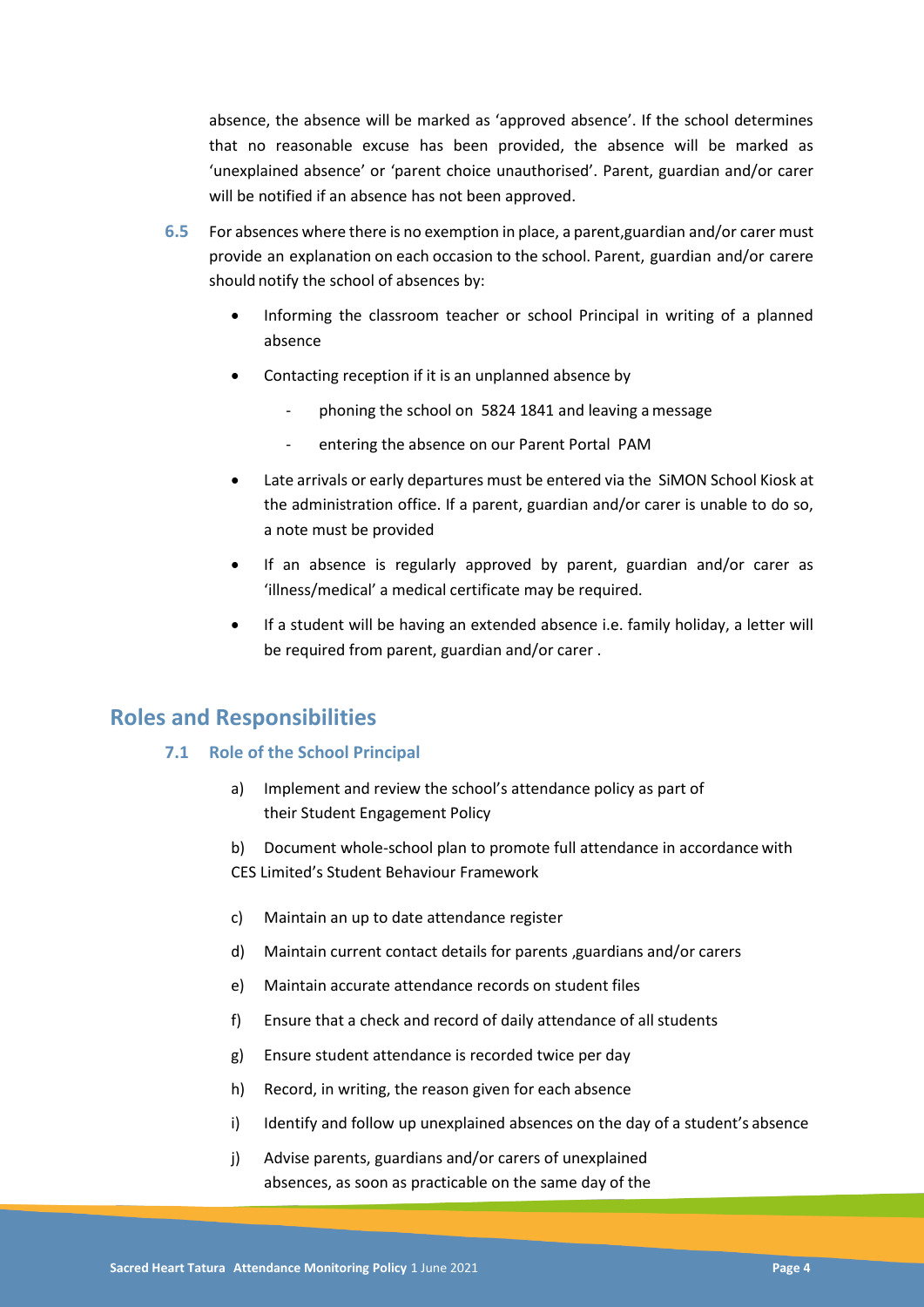absence, including for post-compulsory aged students

- k) Identify the person(s) with responsibility for monitoring daily attendance
- l) Ensure staff are provided with training and development opportunities in promoting and recording attendance and following up absences.
- m) Ensure the Policy is made publicly available.
- n) Provide reports to the Executive Director CES Limited on the Policy and its implementation as required.

#### **7.2 Role of the Catholic Education Sandhurst (CES Limited) Board**

- Receive reports from Executive Director on implementation and compliance across all Sandhurst Catholic Schools
- Review and assess reports received by the Executive Director on attendance.

#### **Policy Approval**

**8.1 Policy Approval Authority:**

CES Limited Board

- **8.2 Officer Responsible for Policy:**
	- The Executive Director of CES Limited
	- Assistant to the Director: Pastoral Wellbeing

#### **Review**

This Attendance Policy is scheduled for review every three years, or more frequently if required.

#### **Related Documents and Other Resources**

- Sacred Heart Tatura Student Behaviour Policy
- CES Limited Student Behaviour Framework
- [Guidelines to the Minimum Standards and Requirements for School Registration](https://www.vrqa.vic.gov.au/Documents/schoolstandards.docx)
- CES Limited Enrolment Framework
- CES Limited attendance promotion materials
- CES Limited Non-attendance / School refusal materials